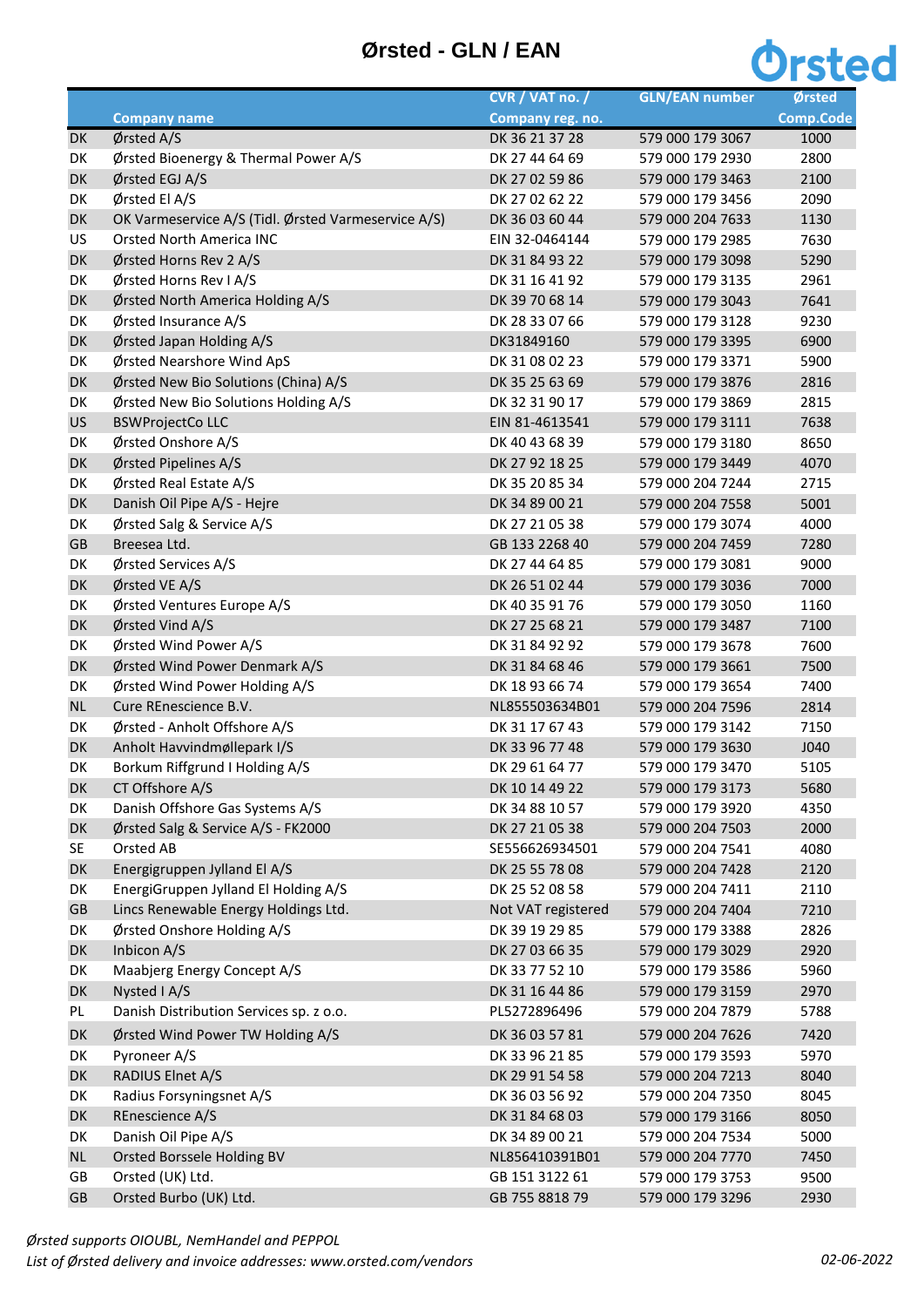## **Ørsted - GLN / EAN**



|           |                                       | CVR / VAT no. /    | <b>GLN/EAN number</b> | Ørsted           |
|-----------|---------------------------------------|--------------------|-----------------------|------------------|
|           | <b>Company name</b>                   | Company reg. no.   |                       | <b>Comp.Code</b> |
| DK        | Ørsted GWS Avedøre Biogas A/S         | DK 39 78 78 06     | 579 000 204 7640      | 2823             |
| GB        | Orsted ESS Mersey Ltd.                | GB 290 125 816     | 579 000 179 3272      | 3060             |
| GB        | Orsted Gunfleet Sands Demo (UK) Ltd   | GB 109 1408 40     | 579 000 179 3357      | 5750             |
| GB        | Orsted Hornsea Project Four Ltd       | GB 213 3524 49     | 579 000 179 3852      | 7283             |
| GB        | Orsted Isle of Man (UK) Ltd.          |                    | 579 000 179 3227      | 7125             |
| GB        | Orsted Lincs (UK) Ltd.                | Not VAT registered | 579 000 179 3579      | 5950             |
| GB        | Orsted London Array II Ltd.           | GB 922 669 701     | 579 000 179 3302      | 7180             |
| GB        | Orsted London Array Ltd.              | GB 810 755 935     | 579 000 179 3494      | 5140             |
| GB        | Orsted Power (Gunfleet Sands) Ltd.    | GB 132 3106 67     | 579 000 179 3609      | 5241             |
| GB        | Orsted Power (Participation) Ltd.     | Not VAT registered | 579 000 179 3623      | 7250             |
| GB        | Orsted Power (UK) Ltd                 | GB 923 950 319     | 579 000 179 3289      | 7110             |
| GB        | Orsted REnescience Northwich Ltd.     | GB 239 6640 79     | 579 000 179 3425      | 2818             |
| DK        | Ørsted Hydrogen Green Fuels DK A/S    | DK 41 57 68 63     | 579 000 179 3708      | 7411             |
| GB        | Orsted REnescience Northwich O&M Ltd. | GB 235 3691 04     | 579 000 179 3432      | 2819             |
|           |                                       | EIN 81-4990628     |                       |                  |
| US        | Orsted Wind Power North America LLC   | DK37012912         | 579 000 179 3746      | 7639             |
| GB        | Orsted Shell Flats (UK) Ltd.          | Not VAT registered | 579 000 179 3517      | 7160             |
| GB        | Orsted SP (UK) Ltd.                   | Not VAT registered | 579 000 204 7329      | 5410             |
| GB        | Orsted West of Duddon Sands (UK) Ltd. | GB 938 305 219     | 579 000 179 3319      | 7170             |
| GB        | Orsted Westermost Rough Ltd           | GB187406680        | 579 000 204 7282      | 7115             |
| GB        | Barrow Offshore Wind Ltd.             | GB 818 311 739     | 579 000 179 3210      | 7130             |
| GB        | Race Bank Wind Farm Ltd.              | GB 207 5756 01     | 579 000 204 7442      | 7270             |
| GB        | Burbo Extension (UK) Ltd.             | GB 109 1416 41     | 579 000 179 3333      | 5730             |
| GB        | Gunfleet Sands Holding Ltd.           | Not VAT registered | 579 000 179 3616      | 5245             |
| GB        | Gunfleet Sands II Ltd.                | GB 933 503 147     | 579 000 179 3265      | 5250             |
| GB        | Gunfleet Sands Ltd.                   | GB 788 691 748     | 579 000 179 3258      | 5240             |
| GB        | Heysham Offshore Wind Ltd.            | GB 928 7397 69     | 579 000 179 3500      | 7140             |
| GB        | Hornsea 1 Ltd.                        | GB 282 3725 93     | 579 000 179 3845      | 5980             |
| GB        | JV West of Duddon Sands Ltd.          | GB 111 0257 81     | 579 000 179 3364      | <b>J030</b>      |
| GB        | Lincs Wind Farm Ltd.                  | GB 974 8507 72     | 579 000 179 3241      | 7220             |
| GB        | Morecambe Wind Ltd.                   | GB 189 4970 41     | 579 000 179 3418      | 7176             |
|           |                                       | GB133226938        |                       |                  |
| GB        | Optimus Wind Ltd.                     | NL826266034B01     | 579 000 179 2947      | 7281             |
| JP        | Orsted Japan KK                       | 0104-01-145687     | 579 000 179 3197      | 7476             |
| DK        | EM El Holding A/S                     | DK 21 62 98 39     | 579 000 204 7435      | 2130             |
| GB        | Severn Power Funding Ltd.             | GB927573395        | 579 000 204 7336      | 5490             |
| GB        | Walney (UK) Offshore Windfarms Ltd.   | GB 867 896 833     | 579 000 179 3203      | 7120             |
| GB        | Walney Extension Ltd.                 | GB 109 1417 39     | 579 000 179 3340      | 5740             |
| GB        | Westermost Rough Ltd.                 | GB 937 374 004     | 579 000 179 3326      | 5270             |
| DE        | Orsted Borkum Riffgrund I GmbH        | DE286932858        | 579 000 179 3548      | 2892             |
| DE        | Orsted Infrastructure GmbH            | DE240723855        | 579 000 179 3715      | 9150             |
| DE        | Orsted Kraftwerke Holding GmbH        | DE5484003000       | 579 000 179 3524      | 2890             |
| DE        | <b>Orsted Markets GmbH</b>            | DE246284916        | 579 000 204 7251      | 4060             |
| DE        | <b>Orsted Sales GmbH</b>              | DE300146455        | 579 000 169 2049      | 4370             |
| DE        | Orsted Speicher R GmbH                | DE815338539        | 579 000 204 7312      | 9340             |
| DE        | Orsted Wind Power Germany GmbH        | DE276844228        | 579 000 179 2923      | 5830             |
| DE        | Orsted Borkum Riffgrund II            | DE 23 949 9552     | 579 000 179 3401      | 5120             |
| DE        | <b>UMBO GmbH</b>                      | DE815445105        | 579 000 204 7275      | 5835             |
| <b>NL</b> | Orsted Borssele 1 B.V.                | NL856356219B01     | 579 000 179 2978      | 7460             |
| <b>NL</b> | Orsted Netherlands B.V.               | Comp.reg. 59337176 | 579 000 179 3760      | 2825             |
| <b>NL</b> | Orsted Wind Power Netherlands B.V.    | NL855301855B01     | 579 000 204 7268      | 7660             |
| <b>NL</b> | Varinas B.V.                          | Comp.reg. 74137514 | 579 000 204 7749      | 7445             |
| <b>NL</b> | Acceber B.V.                          | Comp.reg. 74137522 | 579 000 204 7756      | 7446             |
|           |                                       |                    |                       |                  |